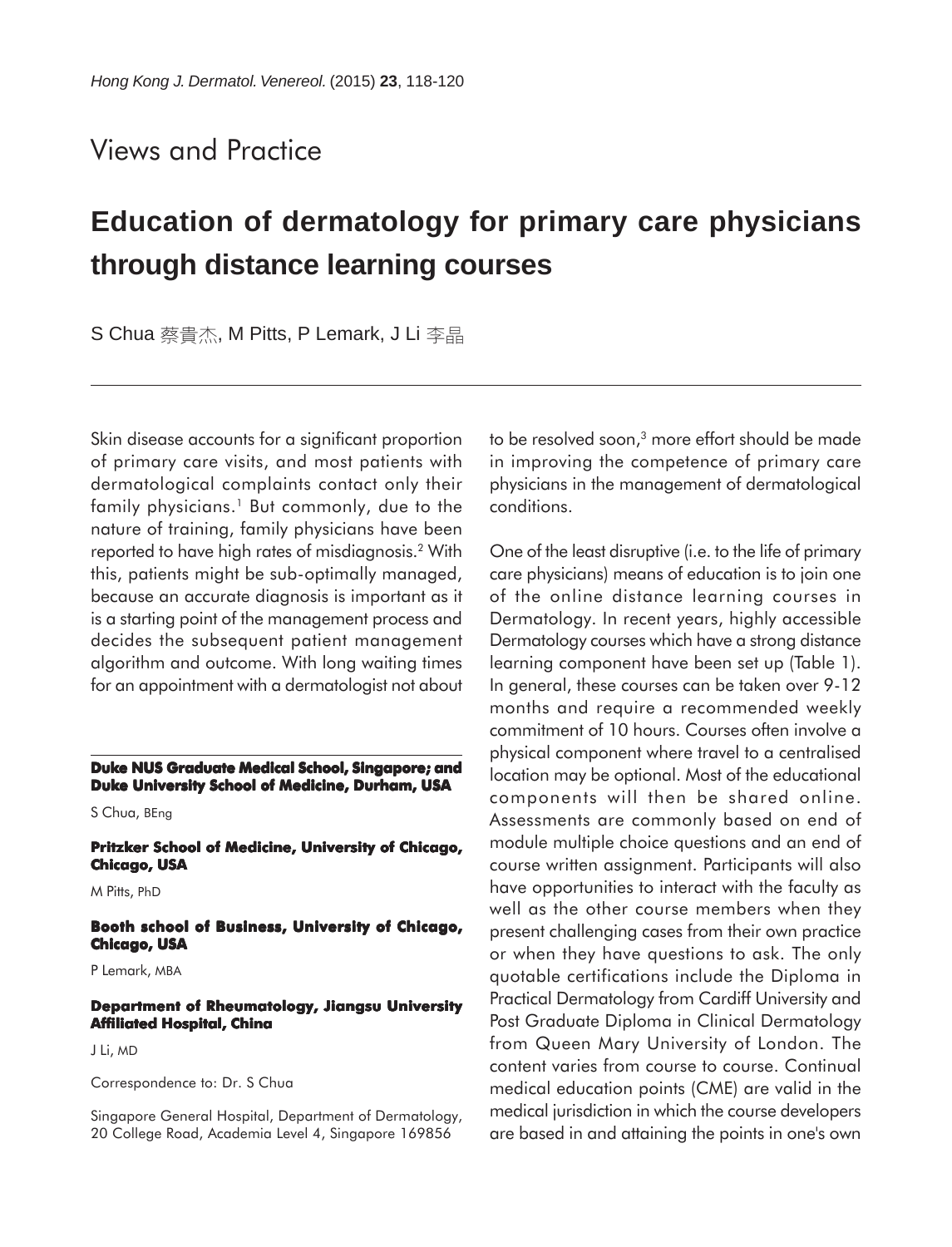| 18th March 2015                                                                                           |                   |                                                             |               |                                                                                                                                                                                                                        |                                                   |                                                                                                                                                                                                                                                      |                                                                                                                         |                                                                                                                                 |                               |
|-----------------------------------------------------------------------------------------------------------|-------------------|-------------------------------------------------------------|---------------|------------------------------------------------------------------------------------------------------------------------------------------------------------------------------------------------------------------------|---------------------------------------------------|------------------------------------------------------------------------------------------------------------------------------------------------------------------------------------------------------------------------------------------------------|-------------------------------------------------------------------------------------------------------------------------|---------------------------------------------------------------------------------------------------------------------------------|-------------------------------|
| Institution                                                                                               | Country           | Certificate                                                 | <b>Travel</b> | of education<br>Modalities                                                                                                                                                                                             | Duration                                          | Assessment                                                                                                                                                                                                                                           | <b>Gost</b>                                                                                                             | Website                                                                                                                         | Recommended<br>commitment     |
| Queen Mary<br>of London<br>University                                                                     | Kingdom<br>United | Postgraduate<br>Dermatology<br>in Clinical<br>Diploma       | $\frac{1}{2}$ | visual podcasts, online tutorials,<br>quizzes student café, audio and<br>live interactive lectures (With six<br>Weekly written material, slide<br>library, supplementary reading,<br>clinical days in Britain variant) | 1 year                                            | coursework, written<br>Weekly MCQ style<br>final examination<br>questions, written                                                                                                                                                                   | Home Programme<br>£5,300 for the<br>£9,200 for the<br>International<br>Programme                                        | londondermatology.<br>http://www.<br>org/                                                                                       | 10 hours<br>a week            |
| Cardiff<br>University                                                                                     | Kingdom<br>United | Dermatology<br>Diploma in<br>Practical                      | Yes           | Written, video and<br>audio material                                                                                                                                                                                   | Full time),<br>(Part time)<br>$2$ years<br>I vear | peer reviews, scenario<br>asynchronous group<br>clinical case studies,<br>based written work,<br>discussion of cases<br>extended matching<br>questions (EMQs),<br>discussion forums<br>for participant<br>assignments,<br>assignments,<br>Compulsory | Part time: £4800<br>International Full<br>time: £9,600.00<br>Local Full time:<br>£7,560.00,<br>£3,780.00,<br>Part time: | http://courses.<br>postgraduate <sub>/</sub><br>course/detail/<br>cardiff.ac.uk/<br>p257.html                                   | 10-20 hours<br>a week         |
| University of London<br>n collaboration<br>with Middlesex<br>Rila Institute of<br>Health Science          | Kingdom<br>United | Postgraduate<br>Dermatology<br>Diploma                      | Yes           | Online and<br>physical                                                                                                                                                                                                 | months<br>$9 - 11$                                | written assessment<br>final examinations<br>with MCQ and<br>assessments,<br>Formative                                                                                                                                                                | Registration fees<br>£120, Diploma<br>fees £3,600                                                                       | diploma-dermatology/<br>course/postgraduate-<br>#.VRkyfymUcw0<br>gpcourses.co/<br>http://www.                                   | days a week<br>$0.5$ to $1.0$ |
| Dermatology<br>Institute of<br>Australia                                                                  | Australia         | Dermatology<br>Institute of<br>Australian<br>Diploma        | $\frac{1}{2}$ | Online podcast,<br>teleconferences<br>blogs, video,                                                                                                                                                                    | 1 year                                            | ongoing basis, two live<br>presentations, on an<br>online examinations<br>Module MCQs and<br>during the course<br>questions, case<br>written module                                                                                                  | Early bird<br>\$3950,<br>Normal<br>\$4250                                                                               | com/about.cfm<br>myskinconsult.<br>http://www.                                                                                  | 10 hours<br>a week            |
| General Practitioners<br>and Australian<br>Dermatology<br>College of<br>College of<br>Australian<br>Royal | Australia         | Primary Care<br>Dermatology<br>Certificate of               | Yes           | surgery workshop,<br>Dermatological<br>online lectures                                                                                                                                                                 | Varies                                            | Modules End quiz                                                                                                                                                                                                                                     | with pay as you<br>AUD\$11,740<br>go options                                                                            | dermatology/overview/<br>education/courses/<br>racgp.org.au/<br>http://www.                                                     | 10 hours<br>a week            |
| Centre (Singapore)<br>Singapore and<br>National Skin<br>University of<br>National                         | Singapore         | Practice<br>Dermatology<br>Graduate<br>Diploma<br>in Family | Yes           | clinical attachment<br>Distance learning,                                                                                                                                                                              | 11 months                                         | Slide quiz test,<br>viva, MCQ                                                                                                                                                                                                                        | SGD\$4595,50                                                                                                            | programmes/family-practice-<br>dgms/our-programmes/<br>graduate-diploma-<br>dermatology.shtml<br>med.nus.edu.sg/<br>http://www. | 10 hours<br>a week            |

Table 1. List of distance learning courses in Dermatology which are readily available for participation of primary care physicians: Prices correct as of<br>1944 March 2012 **Table 1. able**  List of distance learning courses in Dermatology which are readily available for participation of primary care physicians: Prices correct as of